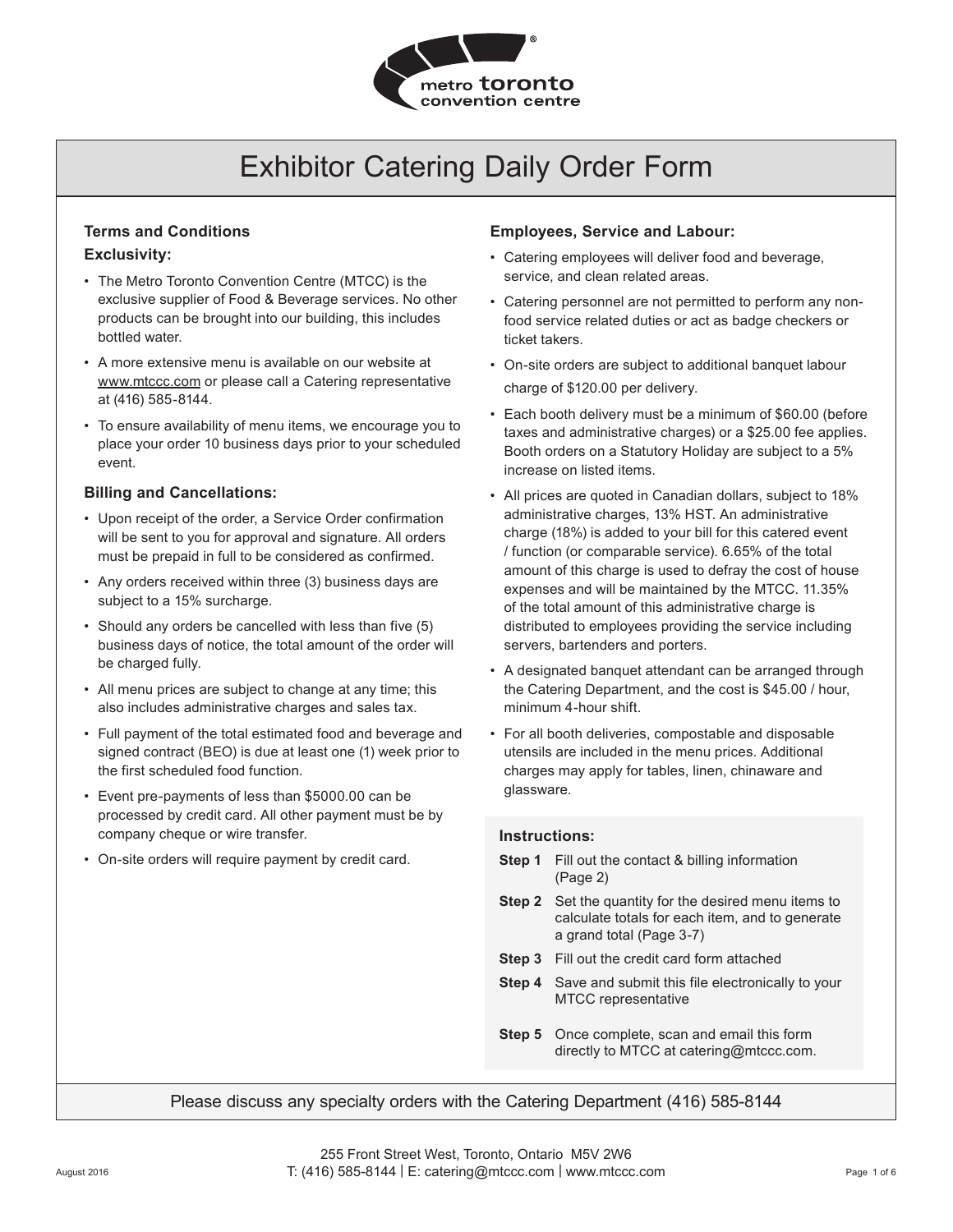

| Show: The Green Living Show 2018                                                                                                                                                                                               |                       | <u> 1990 - Johann John Harry Harry Harry Harry Harry Harry Harry Harry Harry Harry Harry Harry Harry Harry Harry H</u> |
|--------------------------------------------------------------------------------------------------------------------------------------------------------------------------------------------------------------------------------|-----------------------|------------------------------------------------------------------------------------------------------------------------|
|                                                                                                                                                                                                                                |                       |                                                                                                                        |
| Contact Name: contact Name: contact Name: contact Name: contact Name: contact Name: contact Name: contact Name: contact Name: contact Name: contact Name: contact Name: contact Name: contact Name: contact Name: contact Name |                       |                                                                                                                        |
|                                                                                                                                                                                                                                |                       |                                                                                                                        |
|                                                                                                                                                                                                                                |                       |                                                                                                                        |
|                                                                                                                                                                                                                                |                       |                                                                                                                        |
| BILLING INSTRUCTIONS: □ Cheque □ Credit Card* □ Wire Transfer<br>*Credit cards accepted only for orders under \$5,000.                                                                                                         |                       |                                                                                                                        |
| VISA <b>D</b> MASTERCARD <b>D</b> AMERICAN EXPRESS                                                                                                                                                                             |                       |                                                                                                                        |
| CARD HOLDERS SIG.: ____________________________CARD HOLDER'S EMAIL: ________________________________                                                                                                                           |                       |                                                                                                                        |
|                                                                                                                                                                                                                                |                       |                                                                                                                        |
| <b>Delivery Date:</b>                                                                                                                                                                                                          | <b>Delivery Time:</b> | <b>Number of People:</b>                                                                                               |
|                                                                                                                                                                                                                                |                       |                                                                                                                        |
|                                                                                                                                                                                                                                |                       |                                                                                                                        |
|                                                                                                                                                                                                                                |                       |                                                                                                                        |
|                                                                                                                                                                                                                                |                       |                                                                                                                        |
|                                                                                                                                                                                                                                |                       |                                                                                                                        |
|                                                                                                                                                                                                                                |                       |                                                                                                                        |
|                                                                                                                                                                                                                                |                       |                                                                                                                        |
| Notes:                                                                                                                                                                                                                         |                       |                                                                                                                        |
|                                                                                                                                                                                                                                |                       |                                                                                                                        |
|                                                                                                                                                                                                                                |                       |                                                                                                                        |
|                                                                                                                                                                                                                                |                       |                                                                                                                        |
|                                                                                                                                                                                                                                |                       |                                                                                                                        |
|                                                                                                                                                                                                                                |                       |                                                                                                                        |
|                                                                                                                                                                                                                                |                       |                                                                                                                        |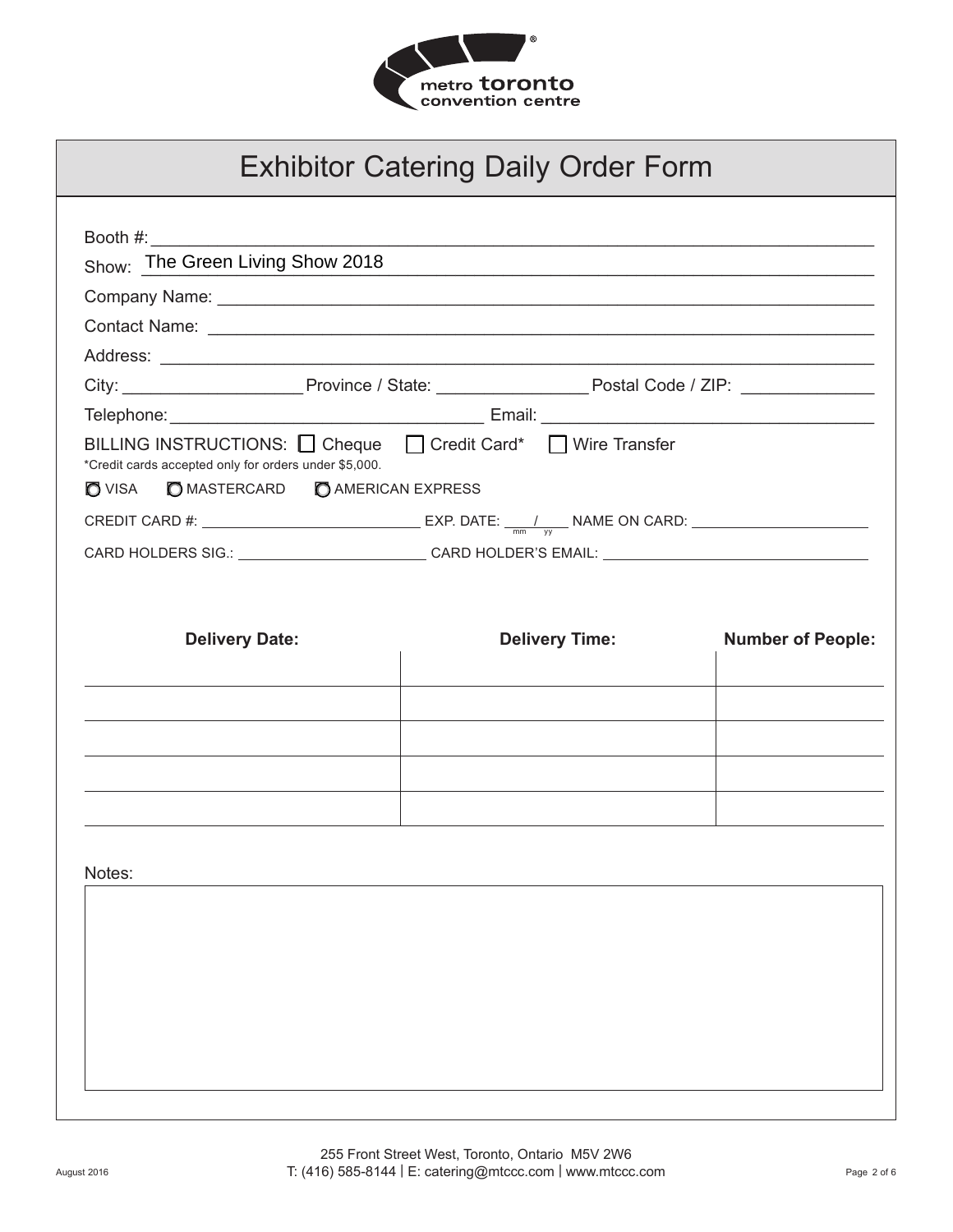

| <b>A-la-Carte Beverages</b>                                                                                                                                                                                                      | Quantity | Price    | Total |
|----------------------------------------------------------------------------------------------------------------------------------------------------------------------------------------------------------------------------------|----------|----------|-------|
| Coffee (gallon)                                                                                                                                                                                                                  |          | 84.00    | 0.00  |
| Tea (gallon)                                                                                                                                                                                                                     |          | 72.00    | 0.00  |
| Decaf coffee (gallon)                                                                                                                                                                                                            |          | 84.00    | 0.00  |
| Brewed iced tea (gallon)                                                                                                                                                                                                         |          | 60.00    | 0.00  |
| Lemonade (gallon)                                                                                                                                                                                                                |          | 60.00    | 0.00  |
| Assorted soft drinks                                                                                                                                                                                                             |          | 4.75     | 0.00  |
| <b>Bottled</b> water                                                                                                                                                                                                             |          | 4.00     | 0.00  |
| Sparkling water                                                                                                                                                                                                                  |          | 4.50     | 0.00  |
| <b>Bottled</b> juices                                                                                                                                                                                                            |          | 4.50     | 0.00  |
| Infused water station (9 Litre)<br>orange-lemon-lime / cucumber-mint                                                                                                                                                             |          | 37.00    | 0.00  |
| <b>Specialty Items</b>                                                                                                                                                                                                           | Quantity | Price    | Total |
| Nespresso machine 1-day show* (200 servings per day)                                                                                                                                                                             |          | 900.00   | 0.00  |
| Nespresso machine 2-day show* (200 servings per day)                                                                                                                                                                             |          | 1,600.00 | 0.00  |
| Nespresso machine 3-day show* (200 servings per day)                                                                                                                                                                             |          | 2,000.00 | 0.00  |
| Nespresso machine 4-day show* (200 servings per day)                                                                                                                                                                             |          | 2,250.00 | 0.00  |
| Professional Cappuccino Machine with Barista* (unlimited coffe)                                                                                                                                                                  |          |          |       |
| Full day show (10 hours max)**                                                                                                                                                                                                   |          | 2,760.00 | 0.00  |
| Half day show (5 hours max)**                                                                                                                                                                                                    |          | 1,380.00 | 0.00  |
| Popcorn machine (includes 900 20-gram servings)*                                                                                                                                                                                 |          | 800.00   | 0.00  |
| Pretzel cart (includes 50 pretzels)*                                                                                                                                                                                             |          | 550.00   | 0.00  |
| *NOTE: power & labour not included in the above pricing. Requires 110V - 20amp power.<br>**Must supply: floorplan of booth indication location for set up, countertop or table, set up 1 hour prior to the scheduled start time. |          |          |       |

| From the Bakery / Pantry                                                            | Quantity | Price | Total |
|-------------------------------------------------------------------------------------|----------|-------|-------|
| Fruit breads (loaf)                                                                 |          | 33.50 | 0.00  |
| Two-bite scones (dozen)                                                             |          | 49.00 | 0.00  |
| Coffee cake (loaf)                                                                  |          | 33.50 | 0.00  |
| Decadent chocolate brownies & blondies (dozen)                                      |          | 40.00 | 0.00  |
| Homestyle cookies (dozen)                                                           |          | 38.00 | 0.00  |
| Cupcakes with logo (dozen)                                                          |          | 77.00 | 0.00  |
| Cupcakes (dozen)                                                                    |          | 57.00 | 0.00  |
| Mini French pastries (dozen)                                                        |          | 60.00 | 0.00  |
| Mini muffins (dozen)                                                                |          | 40.00 | 0.00  |
| Breakfast bundle (croissant / danish / juice / coffee & tea)<br>(minimum 10 people) |          | 18.00 | 0.00  |
| Granola & cereal bars                                                               |          | 3.00  | 0.00  |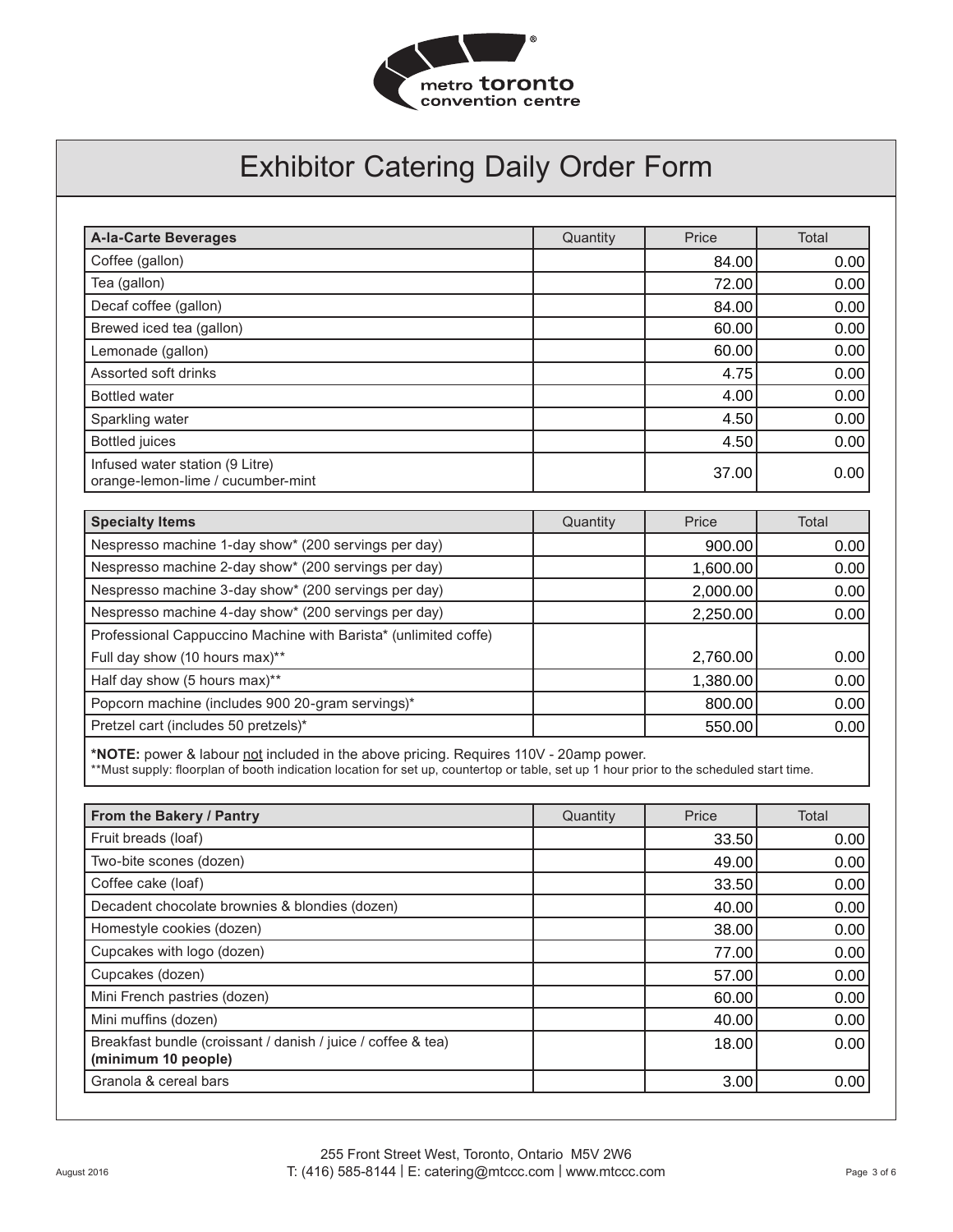

| From the Bakery / Pantry (continued)  | Quantity | Price | Total |
|---------------------------------------|----------|-------|-------|
| Whole fruits                          |          | 4.00  | 0.00  |
| Chewy homestyle powers bars (dozen)   |          | 34.00 | 0.00  |
| Kettle chips per person               |          | 4.75  | 0.00  |
| Retro ice creams (per person)         |          | 4.75  | 0.00  |
| Gelato fresco fruit tubes             |          | 4.75  | 0.00  |
| Individual bag of popcorn             |          | 4.75  | 0.00  |
| Individual bag of chips & pretzels    |          | 3.75  | 0.00  |
| Individual bag of dried fruits & nuts |          | 4.75  | 0.00  |
| Individual yogurt                     |          | 4.75  | 0.00  |

| Lunch                                                                                                                 | Quantity | Price | Total             |
|-----------------------------------------------------------------------------------------------------------------------|----------|-------|-------------------|
| <b>Assorted Sandwiches*</b>                                                                                           |          | 16.75 | 0.00              |
| Working Lunch Option #1* (minimum order 20)<br>Soup, 1 salad selection, 3 sandwich selections, dessert, coffee & tea  |          | 40.00 | 0.00 <sub>1</sub> |
| Working Lunch Option #2* (minimum order 20)<br>Soup, 2 salad selections, 4 sandwich selections, dessert, coffee & tea |          | 42.00 | 0.00              |
| Boxed Lunch* (minimum order 20)<br>1 salad selection, 3 sandwich selections, dessert                                  |          | 27.00 | 0.00              |

### **\***Visit **www.mtccc.com/planners/food/menu/lunch.aspx** for details and specify your selections at the end of this form.

| <b>Water Service</b>                                                                                                                                                                        | Quantity | Price  | Total |
|---------------------------------------------------------------------------------------------------------------------------------------------------------------------------------------------|----------|--------|-------|
| Rental price for water dispenser is per event based on a three day show and begins on the first day of delivery, not the first<br>day of usage. Client to provide power (110 volts, 15 amp) |          |        |       |
| Water dispenser                                                                                                                                                                             |          | 85.00  | 0.00  |
| 18.5 litre water jug                                                                                                                                                                        |          | 30.00  | 0.00  |
|                                                                                                                                                                                             |          |        |       |
| <b>Ice Delivery</b>                                                                                                                                                                         | Quantity | Price  | Total |
| Bus pan of ice (25 lbs)                                                                                                                                                                     |          | 20.00  | 0     |
|                                                                                                                                                                                             |          |        |       |
| <b>Platters</b>                                                                                                                                                                             | Quantity | Price  | Total |
| Selection of artisan cheeses (20 portions)                                                                                                                                                  |          | 285.00 | 0.00  |
| Seasonal market vegetable platter (20 portions)                                                                                                                                             |          | 140.00 | 0.00  |
| Fresh fruit platter (per person)                                                                                                                                                            |          | 9.50   | 0.00  |
| Antipasto platter (20 portions)                                                                                                                                                             |          | 210.00 | 0.00  |
| Rustic bread display (20 portions)                                                                                                                                                          |          | 85.00  | 0.00  |
| Charcuterie platter (20 portions)                                                                                                                                                           |          | 390.00 | 0.00  |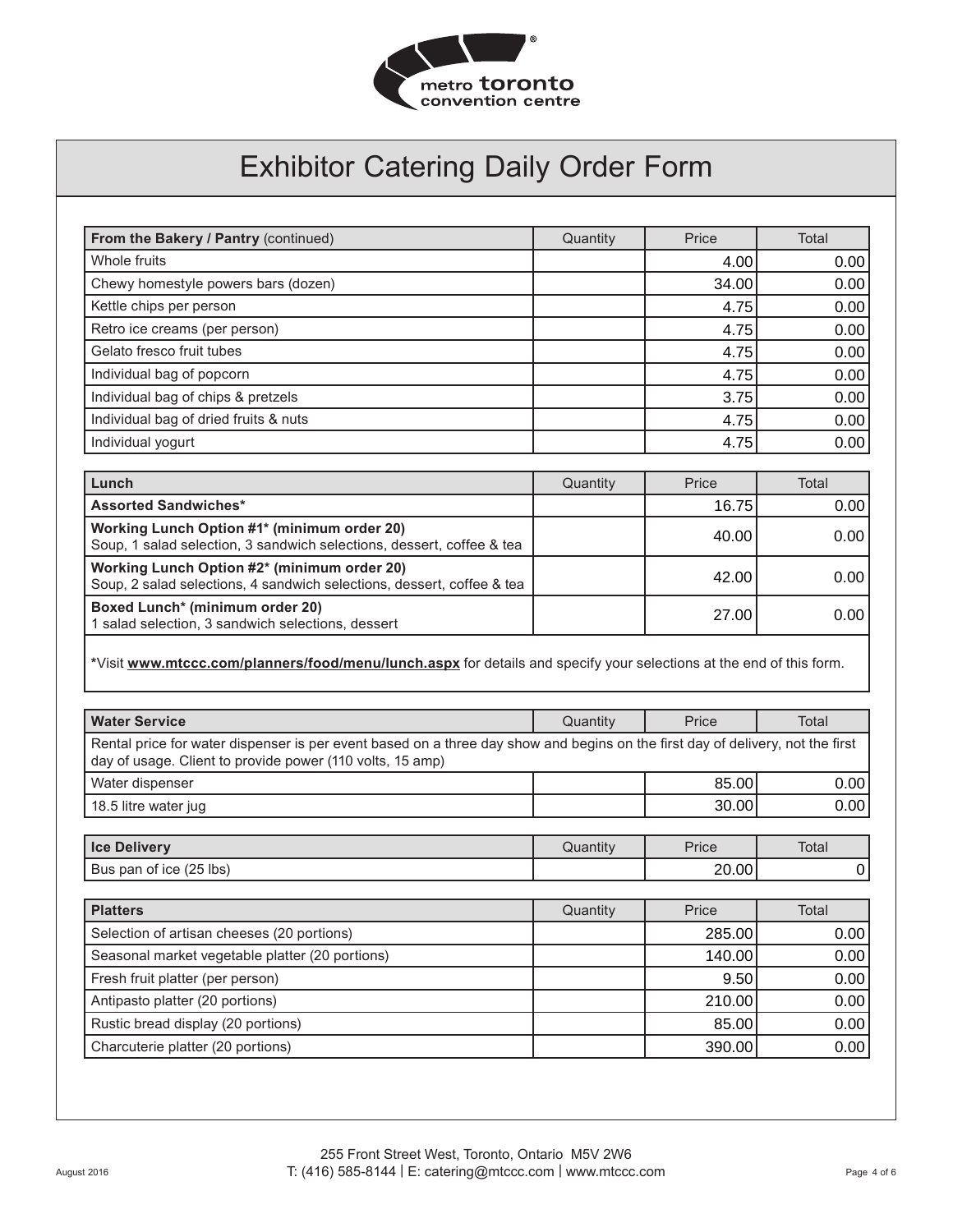

| Reception Items (minimum 3 dozen per item)                                                        | Quantity | Price | Total |
|---------------------------------------------------------------------------------------------------|----------|-------|-------|
| Smoked Blue Haze cheese, rhubarb compote on ficelle (dozen)                                       |          | 54.00 | 0.00  |
| Fine ratatouille & green bean salad, goat cheese polenta cake<br>(dozen)                          |          | 54.00 | 0.00  |
| Asian soft spring roll selection & futomaki (dozen)                                               |          | 54.00 | 0.00  |
| Mini shrimp & scallop salad, vine tomato salsa (dozen)                                            |          | 54.00 | 0.00  |
| Romaine wrapped prosciutto ficelle, creamy garlic drizzle (dozen)                                 |          | 54.00 | 0.00  |
| Mini opened face Atlantic smoked salmon potato rösti, Boursin<br>cheese (dozen)                   |          | 54.00 | 0.00  |
| Beef carpaccio, parmesan feather, truffle paste on crostini (dozen)                               |          | 54.00 | 0.00  |
| Lobster salad, fennel citrus slaw (dozen)                                                         |          | 54.00 | 0.00  |
| Poached tiger shrimp, vodka tomato gazpacho shooter, celery stick<br>swizzle (dozen)              |          | 54.00 | 0.00  |
| Prosciutto wrapped figs, chocolate dipped walnuts, mascarpone<br>cheese and honey drizzle (dozen) |          | 54.00 | 0.00  |
| Smoked King Cole duck, white navy bean hummus, apple radicchio<br>slaw, toasted crostini (dozen)  |          | 54.00 | 0.00  |
| Mushroom rosemary scone, brie, tomato confit (dozen)                                              |          | 56.00 | 0.00  |
| Braised short rib, leeks & smoked Gouda micro Yorkie, pepper<br>scallion salsa (dozen)            |          | 56.00 | 0.00  |
| Mini empanadas (beef stuffing OR root vegetable soffrito stuffing)<br>(dozen)                     |          | 56.00 | 0.00  |
| Stuffed veal meatballs, charred red pepper jam, three cheese<br>gratinée on baked brioche (dozen) |          | 56.00 | 0.00  |
| Mini lobster chorizo pané, wilted leek & jack cheese with herb aioli<br>(dozen)                   |          | 56.00 | 0.00  |
| Slow roasted pulled pork on savoury cheddar cheese waffle, sticky<br>bourbon BBQ sauce (dozen)    |          | 56.00 | 0.00  |
| Vegetarian spring rolls, Thai chili sauce (dozen)                                                 |          | 56.00 | 0.00  |
| Vegetable samosas, tamarind chutney (dozen)                                                       |          | 56.00 | 0.00  |
| Fried chicken slider, coleslaw (dozen)                                                            |          | 56.00 | 0.00  |
| Trio of dim sum with sauces (dozen)                                                               |          | 56.00 | 0.00  |
| Mushroom cappuccino (dozen)                                                                       |          | 56.00 | 0.00  |
| Beer & aged cheddar croquettes, smoky tomato ketchup (dozen)                                      |          | 56.00 | 0.00  |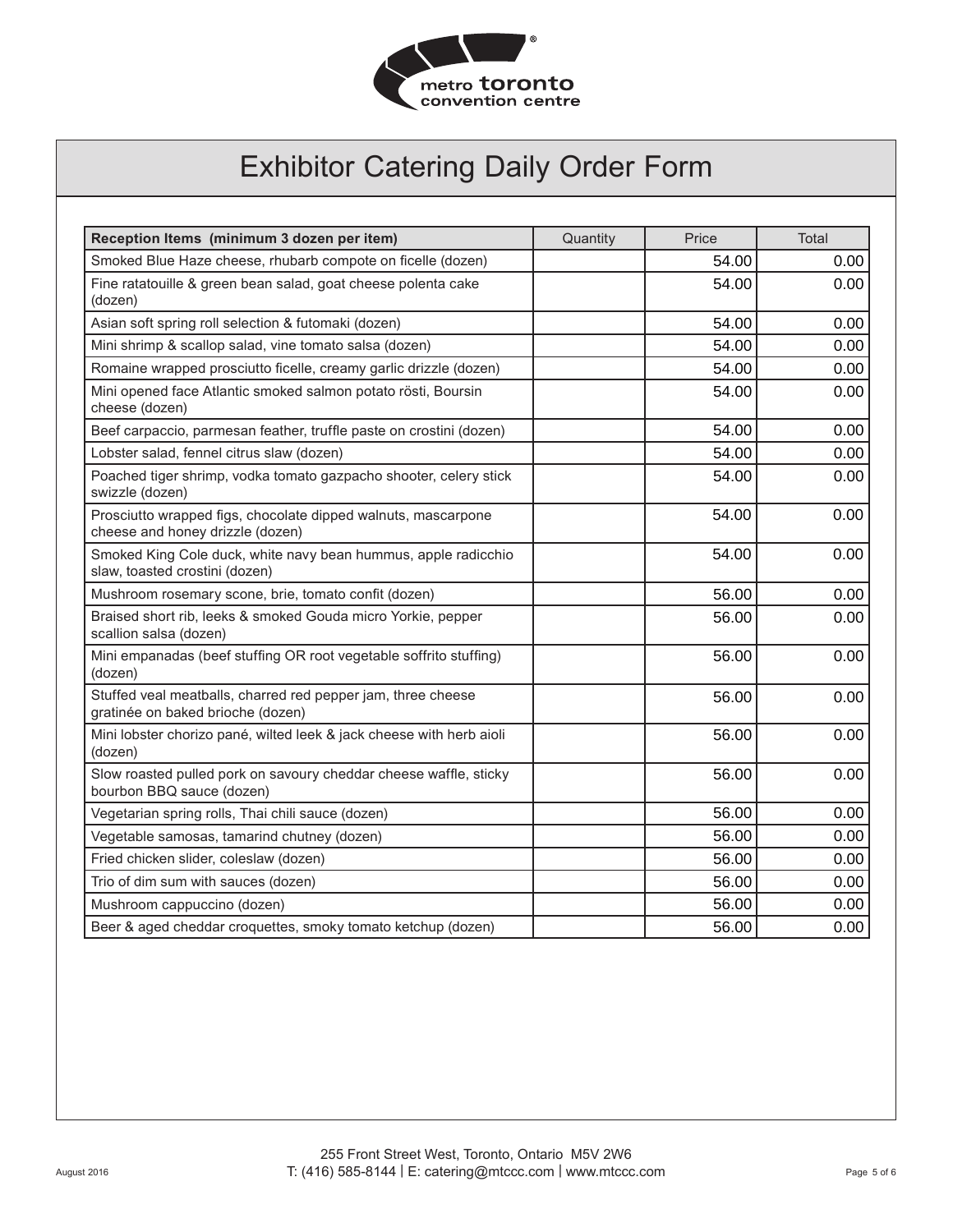

| <b>Stations</b>                                                                                                                                                                                                                                                                                                  |                 | Quantity           | Price    | Total |
|------------------------------------------------------------------------------------------------------------------------------------------------------------------------------------------------------------------------------------------------------------------------------------------------------------------|-----------------|--------------------|----------|-------|
| <b>Candy Station (serves 100ppl)</b>                                                                                                                                                                                                                                                                             |                 |                    |          |       |
| Assortment of sweets displayed in a clear bowls<br>Select five (5) of the following:<br>Licorice nibs, m&m's, gummy bears, yogurt-covered raisins, jolly<br>ranchers, jube jubes, sour gummy worms, chocolate<br>(Includes displays bowls / jars, scoops and paper candy bags)<br>3x2 feet counterspace required |                 |                    | 750.00   | 0.00  |
| <b>Trail Mix Station (serves 100ppl)</b>                                                                                                                                                                                                                                                                         |                 |                    | 800.00   | 0.00  |
| Selection of nuts and savoury snacks<br>Includes: assorted nuts, pretzel sticks, dried cranberries, yogurt<br>chips, raisins, dark chocolate & banana chips<br>(Includes displays bowls / jars, scoops and bamboo cones)<br>3x2 feet counterspace required                                                       |                 |                    |          |       |
| <b>Chocolate Break (serves 100ppl)</b>                                                                                                                                                                                                                                                                           |                 |                    | 800.00   | 0.00  |
| Assorted chocolate bark, chocolate silk pops, milk chocolate fondue<br>with fruits & lemon cake cubes<br>4x2 feet counter space required                                                                                                                                                                         |                 |                    |          |       |
| <b>Cupcake Station (dozen)</b>                                                                                                                                                                                                                                                                                   |                 |                    | 77.00    | 0.00  |
| Decorate your own cupcakes with creative edible toppings<br>4x3 feet counter space required                                                                                                                                                                                                                      |                 |                    |          |       |
| <b>Gourmet Snack Bar (serves 100ppl)</b>                                                                                                                                                                                                                                                                         |                 |                    | 900.00   | 0.00  |
| Fresh kettle chips, salts & dips, Muskoka firewood honey bar nuts,<br>wasabi peas, pretzel rods<br>3x2 feet counter space required                                                                                                                                                                               |                 |                    |          |       |
| Hot Chocolate (50 cups)                                                                                                                                                                                                                                                                                          |                 |                    | 240.00   | 0.00  |
| Local organic 2% milk infused with dark chocolate and topped with<br>marshmallows, chiselled chocolate and spun cream<br>4x3 feet counter space required                                                                                                                                                         |                 |                    |          |       |
| Retro Ice Cream / Novelty Bar Chest (dozen)                                                                                                                                                                                                                                                                      |                 |                    | 57.00    | 0.00  |
| Ice Cream Chest included<br>4x3 feet counter space required                                                                                                                                                                                                                                                      |                 |                    |          |       |
| Nacho Bar with Tex-Mex (serves 100ppl)                                                                                                                                                                                                                                                                           |                 |                    | 900.00   | 0.00  |
| Condiments and dips<br>4x3 feet counter space required                                                                                                                                                                                                                                                           |                 |                    |          |       |
| Charcuterie, cheese, antipasto selection,<br>artisan bread & crostini (serves 100ppl)                                                                                                                                                                                                                            |                 |                    | 1,375.00 | 0.00  |
| 4x3 feet counter space required                                                                                                                                                                                                                                                                                  |                 |                    |          |       |
| <b>Labour Charges (minimum 4 hours)</b>                                                                                                                                                                                                                                                                          | Number of Staff | <b>Total Hours</b> | Price    | Total |
|                                                                                                                                                                                                                                                                                                                  |                 |                    |          |       |
| <b>Booth Attendant</b>                                                                                                                                                                                                                                                                                           |                 |                    | 45.00    | 0.00  |